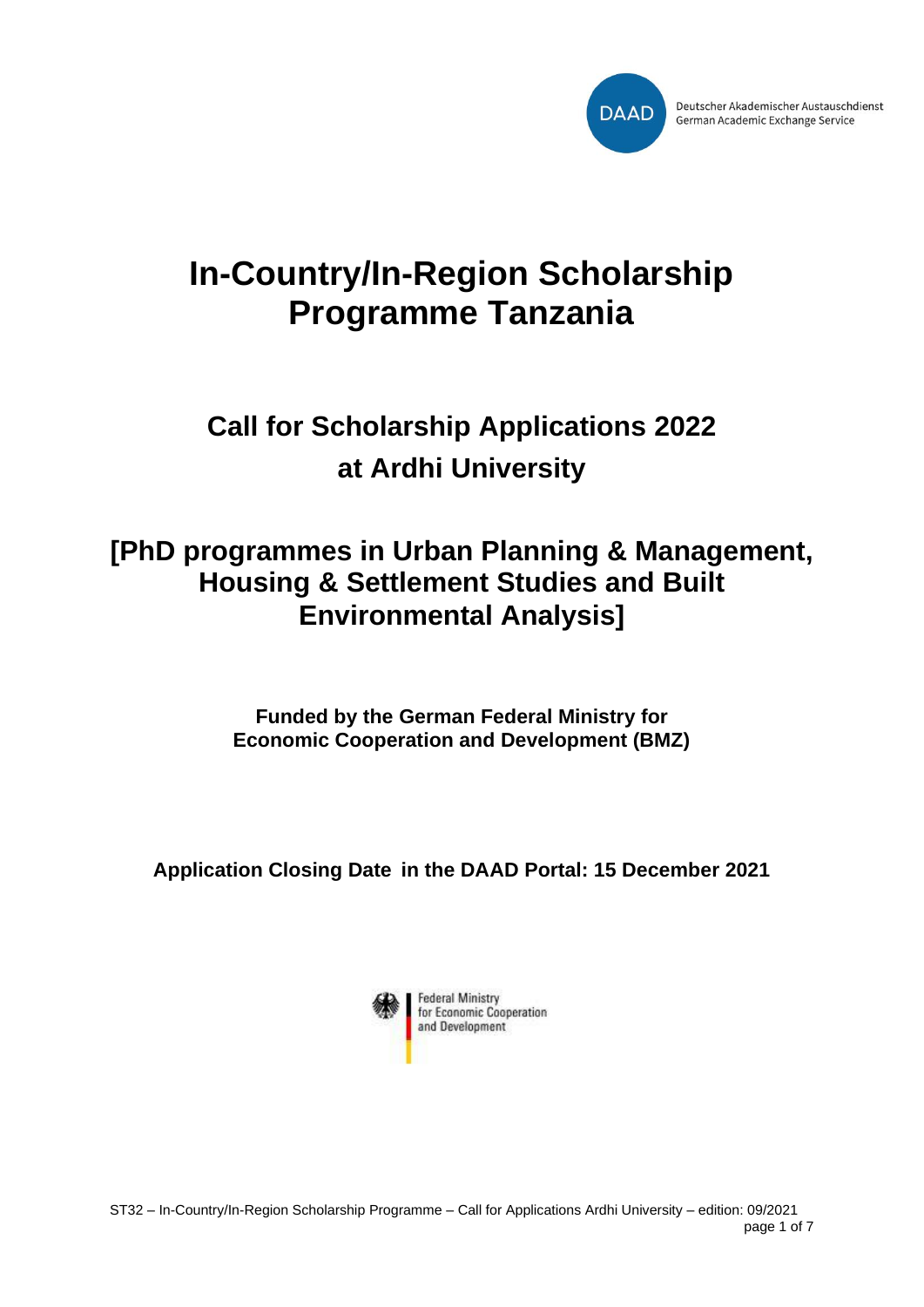

#### **Programme Objectives**

The programme aims at fostering strong, internationally oriented higher education systems in Sub-Saharan Africa with the capacity to contribute to sustainable development. To this end, scholarships are granted for development-related Master or doctoral studies for individuals who plan to pursue a career in teaching and/or research at a higher education institution in Sub-Saharan Africa.

By training future academic and professional leaders, the programme contributes to the following **long-term impacts:**

- Qualified professionals' involvement in the solution of development-related problems in Sub-Saharan Africa.
- Graduates strengthening education and research in Sub-Saharan Africa.
- Structural strengthening and regional networking of partner institutions and partner universities

To achieve these long-term impacts, the following outcomes have been formulated as programme objectives:

| <b>Programme objective 1:</b> Graduates have qualified to take over responsible<br>positions in or for their region of origin |
|-------------------------------------------------------------------------------------------------------------------------------|
| <b>Programme objective 2:</b> The participation of women and underprivileged<br>groups is reinforced                          |
| <b>Programme objective 3:</b> Organizational, financial and personal capacities of<br>partner institutions are strengthened   |

As part of the "In-Country/In-Region Scholarship Programme", DAAD offers scholarships for PhD studies. The programme is funded by the German Federal Ministry of Economic Cooperation and Development (BMZ) and aims at university staff in the first line, without neglecting the public sector demand of academically trained personnel.

The target group for scholarships are graduates and postgraduates from Sub-Saharan Africa with a Master's if applying for a doctoral programme who want to pursue PhD courses, either

• in their home country

(**In-Country scholarships** are aimed at students who study in their home country or in the country for which they have a residence permit.)

- or -

• in another Sub-Sahara African country

(**In-Region scholarships** are aimed at students who want to participate in a study programme in a country of their home region (here: Sub-Saharan Africa/outside their home country).

It has been agreed upon that DAAD cooperates with Ardhi University by offering up to 5 In-Country/In-Region Scholarships for PhD studies at Ardhi University for the intake 2022.

The awarding of scholarships will be subject to the provision of funds.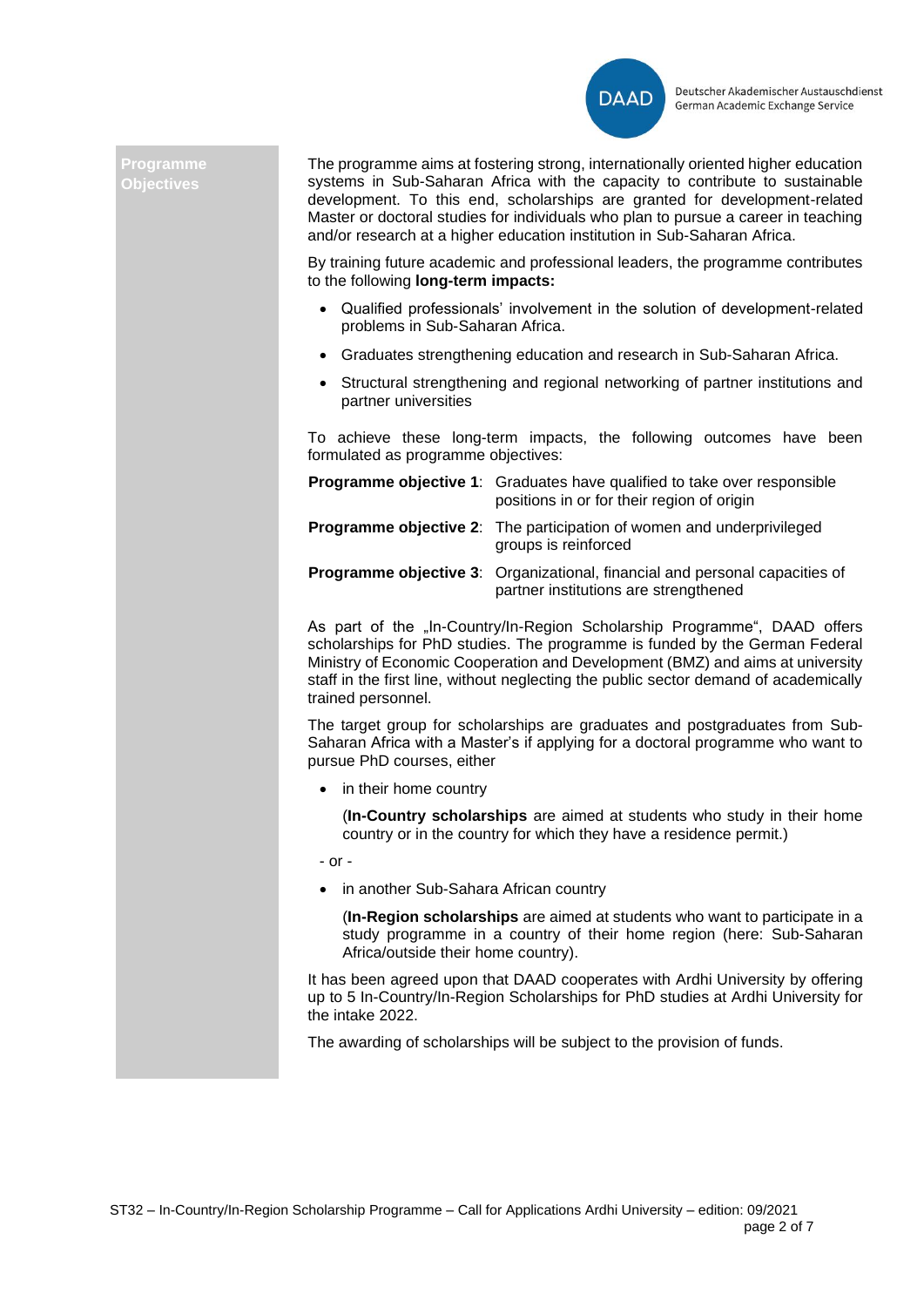

| <b>Application</b>                  | Applicants must meet the following DAAD criteria:                                                                                                                                                                                                                                                                                                                        |
|-------------------------------------|--------------------------------------------------------------------------------------------------------------------------------------------------------------------------------------------------------------------------------------------------------------------------------------------------------------------------------------------------------------------------|
| requirements                        | have successfully completed generally a two-year university degree (doctoral<br>candidates) with above average results (at least: Second Class/Upper<br>Division or equivalent, if applicable)                                                                                                                                                                           |
|                                     | clearly show motivation and strong commitment                                                                                                                                                                                                                                                                                                                            |
|                                     | have thorough knowledge of the language of instruction<br>$\bullet$                                                                                                                                                                                                                                                                                                      |
|                                     | have generally completed their last university degree not more than 6 years<br>ago at the time of application                                                                                                                                                                                                                                                            |
|                                     | must be nationals or permanent residents of a Sub-Sahara African country                                                                                                                                                                                                                                                                                                 |
|                                     | • should generally be a) staff member of a public university, b) candidate<br>considered for teaching or research staff recruitment, c) from the public<br>sector and/or d) Alumni of the DAFI-programme                                                                                                                                                                 |
|                                     | Female applicants, refugees with recognized refugee status and candidates from<br>other less privileged regions or groups are especially encouraged to participate in<br>the programme.                                                                                                                                                                                  |
|                                     | Scholarships are initially granted for one year and can be extended to a maximum<br>of the regular period of study upon receipt of an application for extension. Scholars<br>must demonstrate satisfactory progress before an extension is granted.                                                                                                                      |
|                                     | Please note: Ardhi University might have additional requirements for admission to<br>the university.                                                                                                                                                                                                                                                                     |
| <b>Eligible fields</b>              | The In-Country/In-Region Scholarship Programme supports studies in subject<br>areas with strong relevance to national development.                                                                                                                                                                                                                                       |
|                                     | The scholarships at Ardhi University are available in the following fields:                                                                                                                                                                                                                                                                                              |
|                                     | PhD in Urban Planning and Management<br>$\bullet$                                                                                                                                                                                                                                                                                                                        |
|                                     | <b>PhD in Housing and Settlement Studies</b>                                                                                                                                                                                                                                                                                                                             |
|                                     | PhD in Built Environmental Analysis                                                                                                                                                                                                                                                                                                                                      |
|                                     |                                                                                                                                                                                                                                                                                                                                                                          |
| <b>Place of tenure</b>              | Ardhi University, Tanzania                                                                                                                                                                                                                                                                                                                                               |
|                                     |                                                                                                                                                                                                                                                                                                                                                                          |
| <b>Duration and</b><br>Commencement | The duration of the PhD programme is generally three years and is usually<br>starting in November.                                                                                                                                                                                                                                                                       |
|                                     | Please note that the maximum duration of the scholarship is based on the time<br>that is left until the scholarship holder has reached the regular period of studies<br>in that programme; i.e., if you apply for a DAAD scholarship starting in your<br>second year of studies of a three-year programme, the maximum duration of the<br>scholarship will be two years. |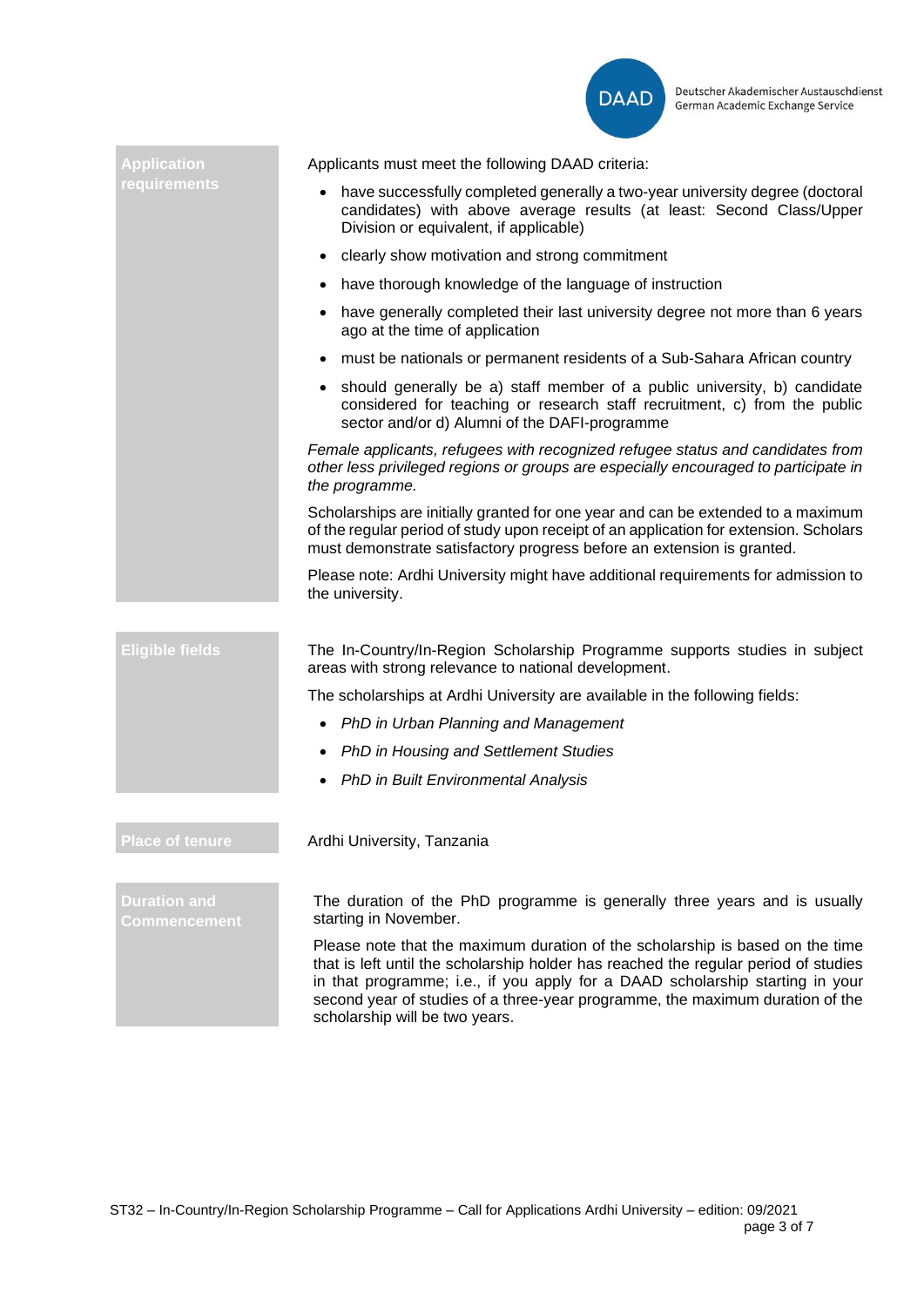

#### **Application and Selection Procedure**

**The application process contains two steps. Please be aware of the DAAD application deadline as well as Ardhi University's deadline.**

### First step:

Applicants must apply for the scholarship via the DAAD portal. Applicants are asked to log into the DAAD portal, register themselves and submit a DAAD application. **DAAD Deadline: 15 December 2021**.

Parallel to this process, applicants must at the same time apply for admission at Ardhi University using the contacts and the method that is prescribed by the institutions**. Ardhi University has set its own deadlines.** Please inform yourself about the respective admission processes at the host institution.

Only complete applications made to both the DAAD and to Ardhi University will be reviewed.

Please note: In some countries in Sub-Saharan Africa, a document from the Qualifications Authority for previous studies undertaken outside the respective country must be submitted for admission to the universities (e.g. Accreditation from Tanzania Commission for Universities in Tanzania). Please note that the application for these documents may take long and that it is the applicant's responsibility to get informed at an early stage in order to receive the documents from the respective authorities in time.

DAAD will conduct a formal examination of the applications received via the DAAD portal according to DAAD criteria. Plagiarism scanning of the PhD proposals submitted will also be done by the DAAD. Only the list of applicants who meet the DAAD application requirements will be availed to Ardhi University for the next step.

#### Second Step:

Ardhi University will screen, pre-select and shortlist the applicants. A detailed report consisting of the shortlisting procedure, the entire list of applicants, the ranked shortlist and the shortlisting panel members will be availed to DAAD. The ranked shortlist will contain preferably triple (at least double) the number of scholarships that have been attributed to the institution. Applicants who pass the host institutions pre-selection and DAADs formal checks are invited to an online interview. A selection committee assesses the applicant's aptitude based on the provided documents and the performance in the interview. In addition to the applicant's academic merit, extracurricular activities, motivation and the general fit for the programme, the selection committee will consider impediments described by the applicant in the DAAD application form in the assessment.

DAAD reserves the right of final selection.

**Application documents**

## **Mandatory documents to be submitted (in either English or German) for the DAAD scholarship application:**

- DAAD application form duly filled in (available in the DAAD-Portal)
- Curriculum vitae (please use the European specimen form at [http://europass.cedefop.europa.eu\)](http://europass.cedefop.europa.eu/), including a list of publications (if applicable).
- 2 recommendation letters by university Teachers/lecturers (this can be subsequently submitted before the scholarship begins if it is not available at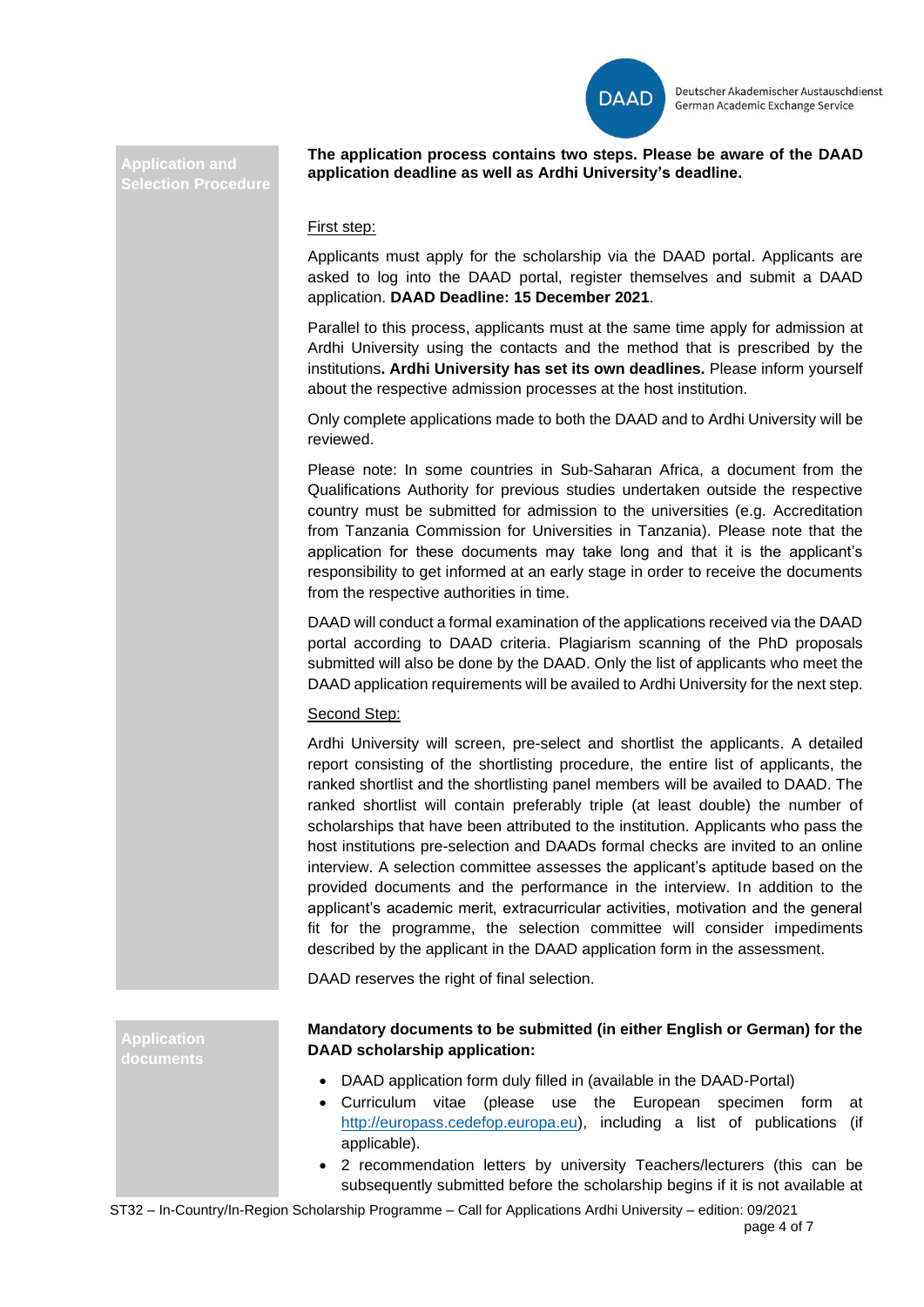

the time of application due to the COVID 19 pandemic (Exception is valid only for the year 2021))

- Letter of admission from the host university / institution / network (this can be subsequently submitted before the scholarship begins if it is not available at the time of application)
- Certified copies of university degree certificates including transcripts (if available, including a grading scale for the final university grade)
- Letter of motivation
- Copy of the passport (if applicable) or National Identification Card
- If available, information on the recognition of the university degree certificates in the host country
- If applicable, information on the UNHCR registration as refugee
- Declaration of acceptance from the academic supervisor or a commitment letter from the host institution that a supervisor will be assigned
- Detailed and precise PhD proposal (8-10 pages), including detailed work and timetable (if applicable: mentioning the planned research stay in Germany, see ["Additional benefits"](#page-5-0))
- Additionally, a Word format of the proposal must be submitted via email to [lasmothey@daad.de](mailto:lasmothey@daad.de) for plagiarism check.
- Please note that a detailed and comprehensive proposal is necessary for the assessment. Concept notes will not be accepted.
- Abstract of the proposal on one page (please include name and title of proposal

#### **Optional:**

• Additional documents that might be relevant for your application (e.g. proof of internships, proof of employment).

Your application is only valid if you submit all the required documents to the DAAD portal on time. Incomplete applications cannot be considered. You are responsible for ensuring that your applications are complete.

Please note that the scholarship only becomes effective as soon as the Admission Letter from the university is issued. This must be submitted to the DAAD Portal as soon as possible and is part of a complete application.

#### **Deadline 15 December 2021**

Applications have to be submitted via the DAAD portal through the following link: **[https://portal.daad.de/sap/bc/bsp/sap/z\\_set\\_cookie/setcookie.htm?fund\\_ar](https://portal.daad.de/sap/bc/bsp/sap/z_set_cookie/setcookie.htm?fund_ar=stv&id=57607717) [=stv&id=57607717](https://portal.daad.de/sap/bc/bsp/sap/z_set_cookie/setcookie.htm?fund_ar=stv&id=57607717)**

Applications submitted through other channels or to other authorities will not be considered.

The DAAD portal closes at 24.00 hrs. Central European Time (CET or CEST) on the last application day.

**Submission of applications**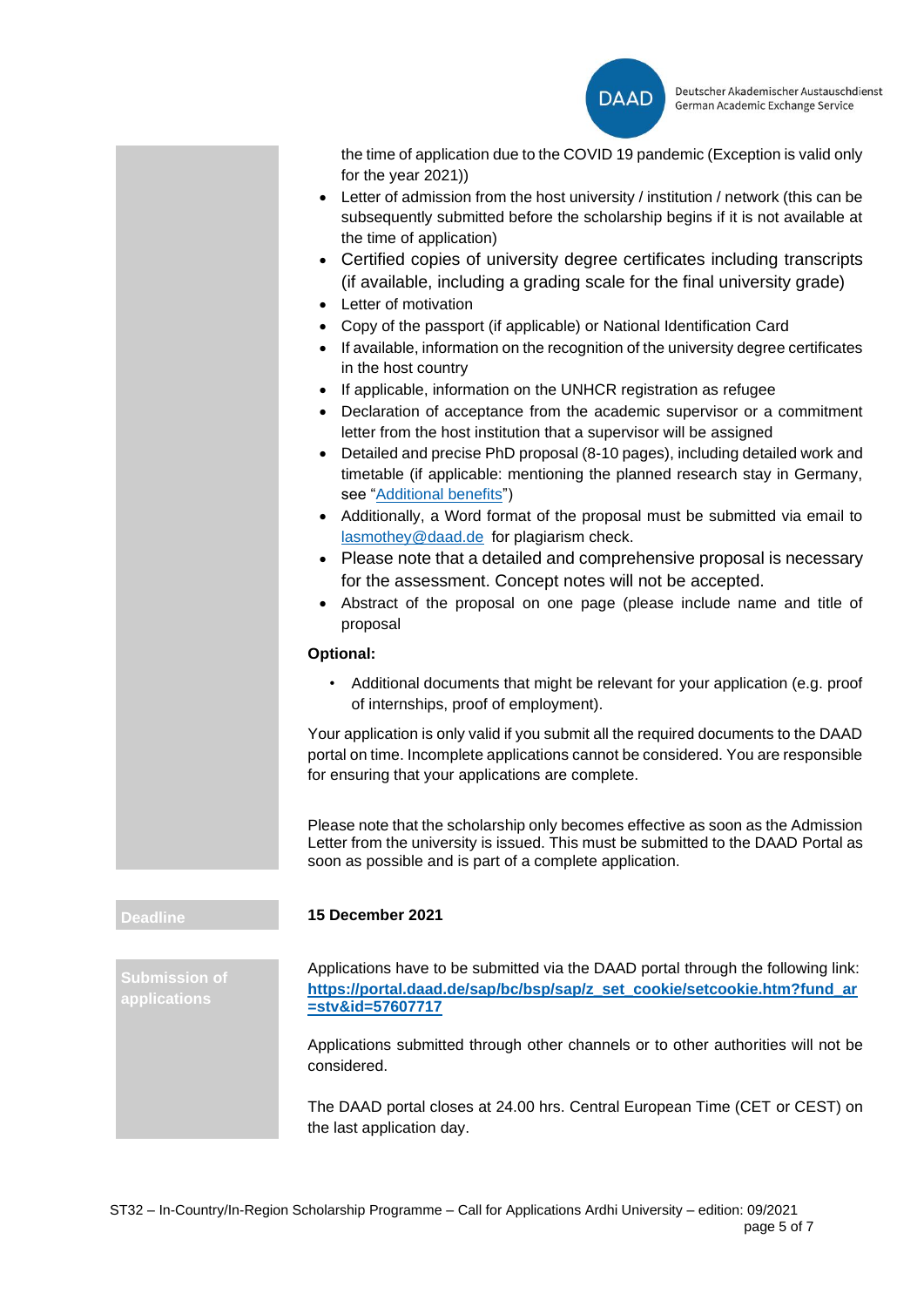

**Scholarship funding** The scholarship covers:

| <b>Item</b>               | <b>Payment</b>      | Amount                              |
|---------------------------|---------------------|-------------------------------------|
| <b>Tuition Fees*</b>      | annually            | the regularly charged amount        |
| <b>Study and</b>          |                     |                                     |
| research                  | annually            | 920 EUR                             |
| allowance                 |                     |                                     |
| <b>Printing allowance</b> | once towards the    |                                     |
|                           | end of the          | 800 EUR                             |
|                           | scholarship         |                                     |
| <b>Monthly</b>            |                     |                                     |
| <b>Scholarship</b>        | monthly             | 280 EUR (In-Country)                |
| (Accommodation,           |                     | 430 EUR (In-Region)                 |
| Food etc.)                |                     |                                     |
| <b>Travel allowance</b>   | twice (beginning/   | The flat rate travel allowance will |
| (In-Region only)          | end of scholarship) | be specified in the letter of award |
| <b>Health Insurance</b>   |                     | If applicable;                      |
| (In-Region only)          | annually            | It will be administered by DAAD     |
|                           |                     | regional office for Africa          |

\*Please note that in some cases not all fees and costs that are mentioned on the official fee structure of the host institution can be covered by DAAD in full, e.g. if the agreement with the funding organization prevents us from funding certain items in the fee structure or if items that are included in the fees are supposed to be covered through the individual scholarship benefits. DAAD will transfer the fees directly to the host institution.

**Payment of**  The DAAD will endeavour to transfer / pay out the first monthly payment to you as quickly as possible after your arrival/ after the beginning of your scholarship. Processing the first transfer of funds may take some time, especially if you are able to set up your bank account only after your arrival in your destination country. To be able to cover the costs which arise until you receive your first scholarship payment, we recommend that you bring a financial reserve with you.

> Please note that the travel allowance for In-Region scholarship holders will only be transferred along with the first scholarship rate, i.e. after the arrival in the host country.

> The scholarship will be paid directly to the scholarship holder´s bank account. Further details will be announced after admission to the scholarship programme on the Letter of Award.

<span id="page-5-0"></span>

**Additional benefits** DAAD In-Country/In-Region scholarship holders are also

a) encouraged to apply for a **research stay in Germany** for 3 up to 6 months. Please note: **The short-term research stay in Germany should preferably be announced in the application for the regular scholarship** and can only be awarded if the necessary financial means are available**.**